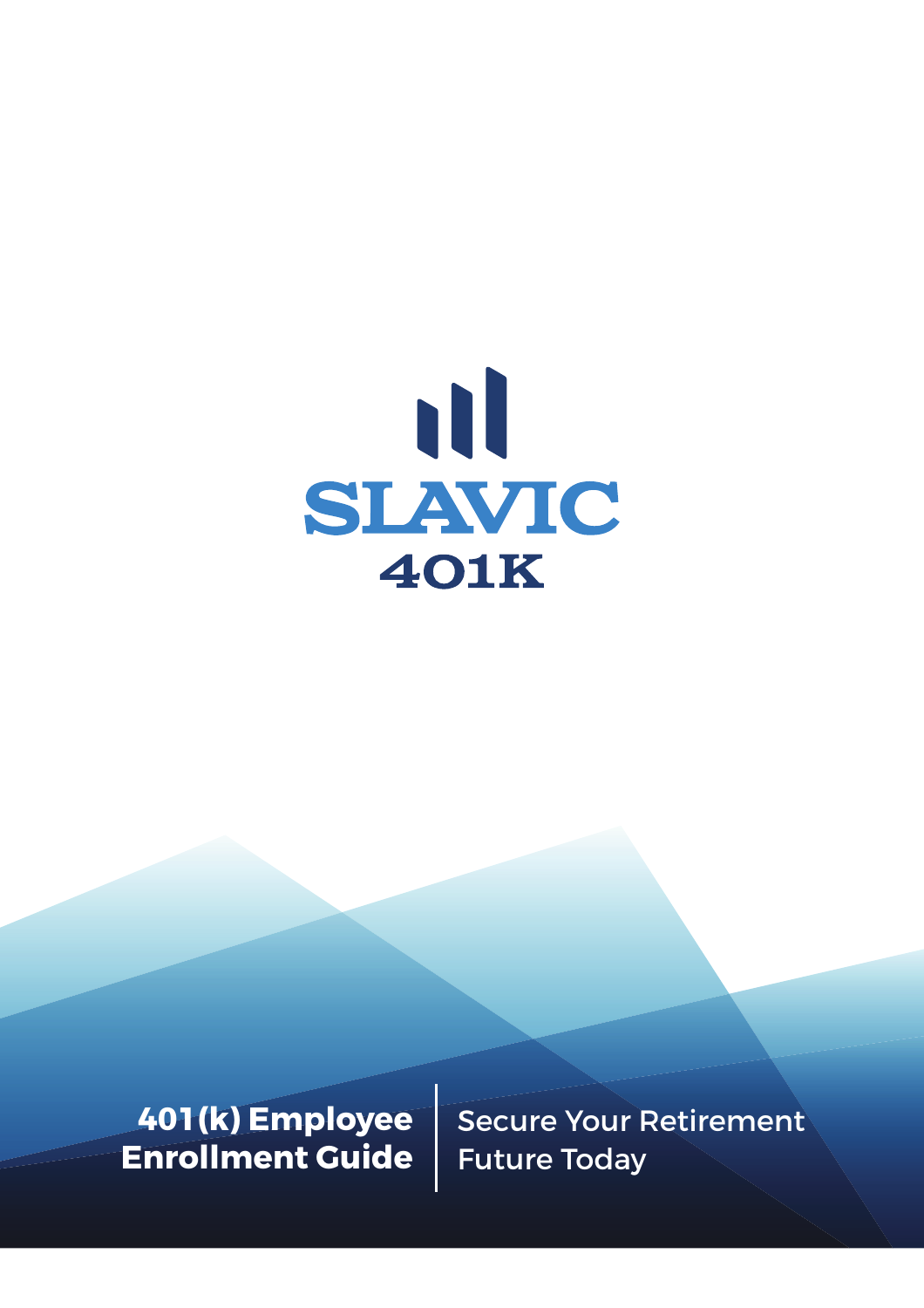# **Building a Future**

#### **Start to Build a Financially Secure Future Today**

It is up to each and every one of us to responsibly save and prepare for retirement. To help you accomplish this important goal, one of the most innovative 401(k) plans is now available to you as part of our comprehensive benefits program. This vehicle is essential in building a sound and secure financial future.

The funds that comprise the 401(k) plan are some of the best funds from some of the best fund families. They have been carefully selected to create a broad cross section of funds from many different investment styles which should provide you with excellent investment choices to achieve your financial goals.

You are strongly urged to participate in this valuable program. To get started, complete our Risk Assessment Test, and take advantage of our Retirement Path Calculator. Both resources are available at www. slavic401k.com.

#### **Cost-Effectiveness**

Slavic 401k looks to provide a low-cost 401(k) plan solution. In large part, this is achieved through the integration of systems and the efficiencies afforded by servicing a large number of plan participants. In addition, the "open architecture" access to virtually any mutual fund provides for the lowest cost investment platform possible.

### **The 401(k) Builds a Secure Future for the Employee**

Saving for retirement is your responsibility, and in light of the dim prospects for Social Security, the need for a tax-advantaged long-term savings program is a necessity for almost everyone. Your companysponsored 401(k) offers a payroll savings plan that can help you prepare the financial foundation you need to prepare for a financially secure future.

The Slavic 401(k) plan is not only an excellent financial vehicle, it is one of the most comprehensive programs offered. Services include:

- Complete plan and investment administration
- Individual participant investment advice
- Online participant functionality
- Exceptional customer service
- Mobile-responsive technology

For more information on all that Slavic 401k has to offer, visit www.slavic401k.com or call 800-356-3009 for an immediate response.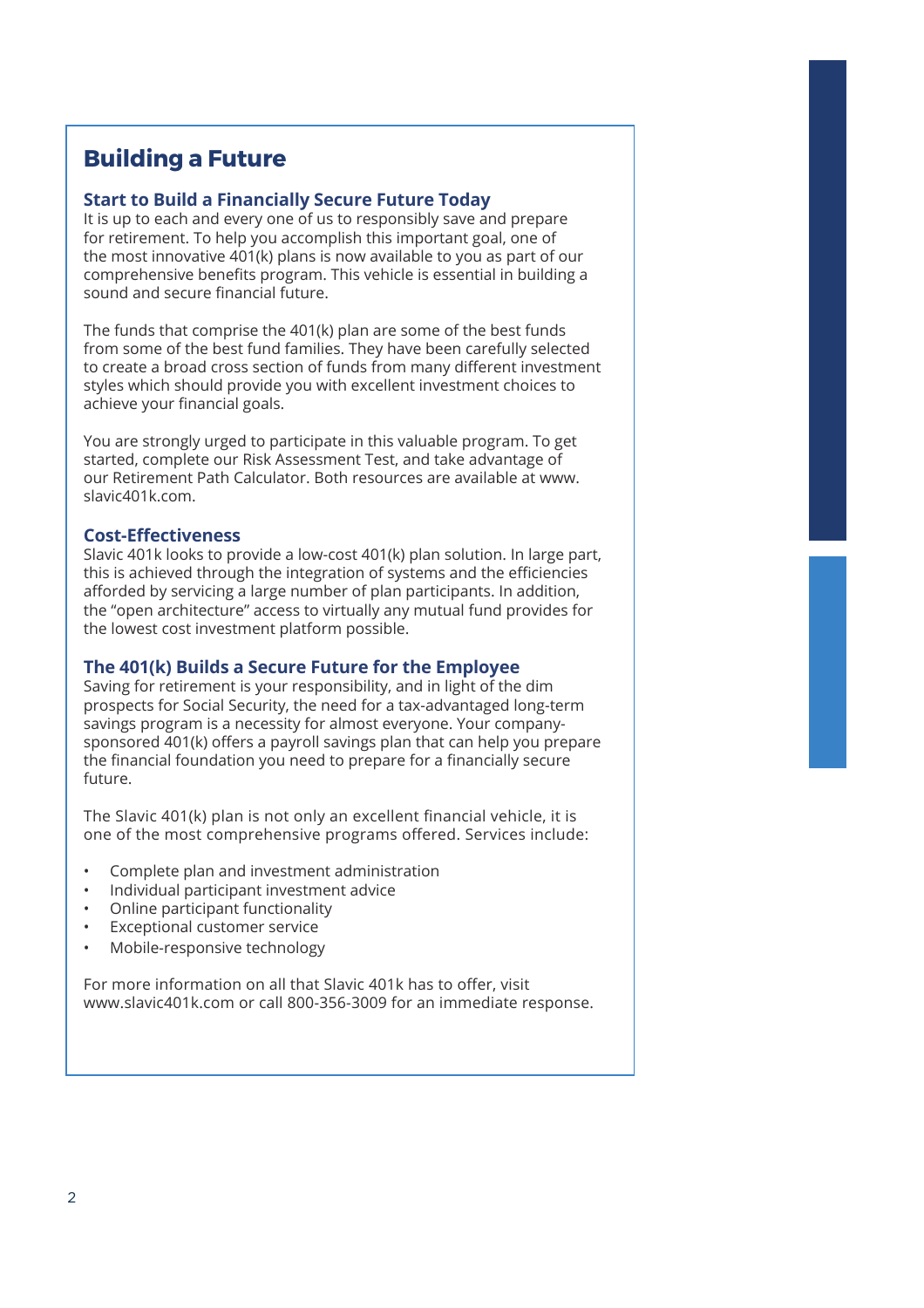# **Highlights of the 401(k) Plan**

### **1. Low-Administration Cost**

Typically, the high cost of administration makes the 401(k) impractical for most small to mediumsized businesses. The economy of scale achieved by Slavic 401k makes this 401(k) cost-effective and workable for your company.

### **2. Personalized Service**

Registered representatives are available to you for investment advice. Our customer service department stands ready to process your plan requests.

### **3. Quality Investment Choices**

Highly rated, no-load funds that provide a broad spectrum of diversified investments and management styles have been selected for our 401(k).

This means our participant-investors have access to funds that achieve a wide variety of retirement goals.

### **4. Specialized Reporting & Record Keeping**

The Slavic 401k reporting system provides specialized reports for company owners and plan participants. E-statements are provided for the convenience of each participant. If preferred, statements can be physically mailed to plan participants' homes within 15 days of the end of each quarter.

### **5. Ease of Access**

Slavic 401k offers a full-featured, mobile responsive website that allows users to access and make changes to their accounts.

### **6. Email Express**

Upon request, a unique email service is available to you. Every Friday afternoon you can receive an email with your 401(k) account balance and a brief commentary on that week's market activity.

Slavic 401k offers a full-featured, mobile responsive website that allows users to access and make changes to their accounts.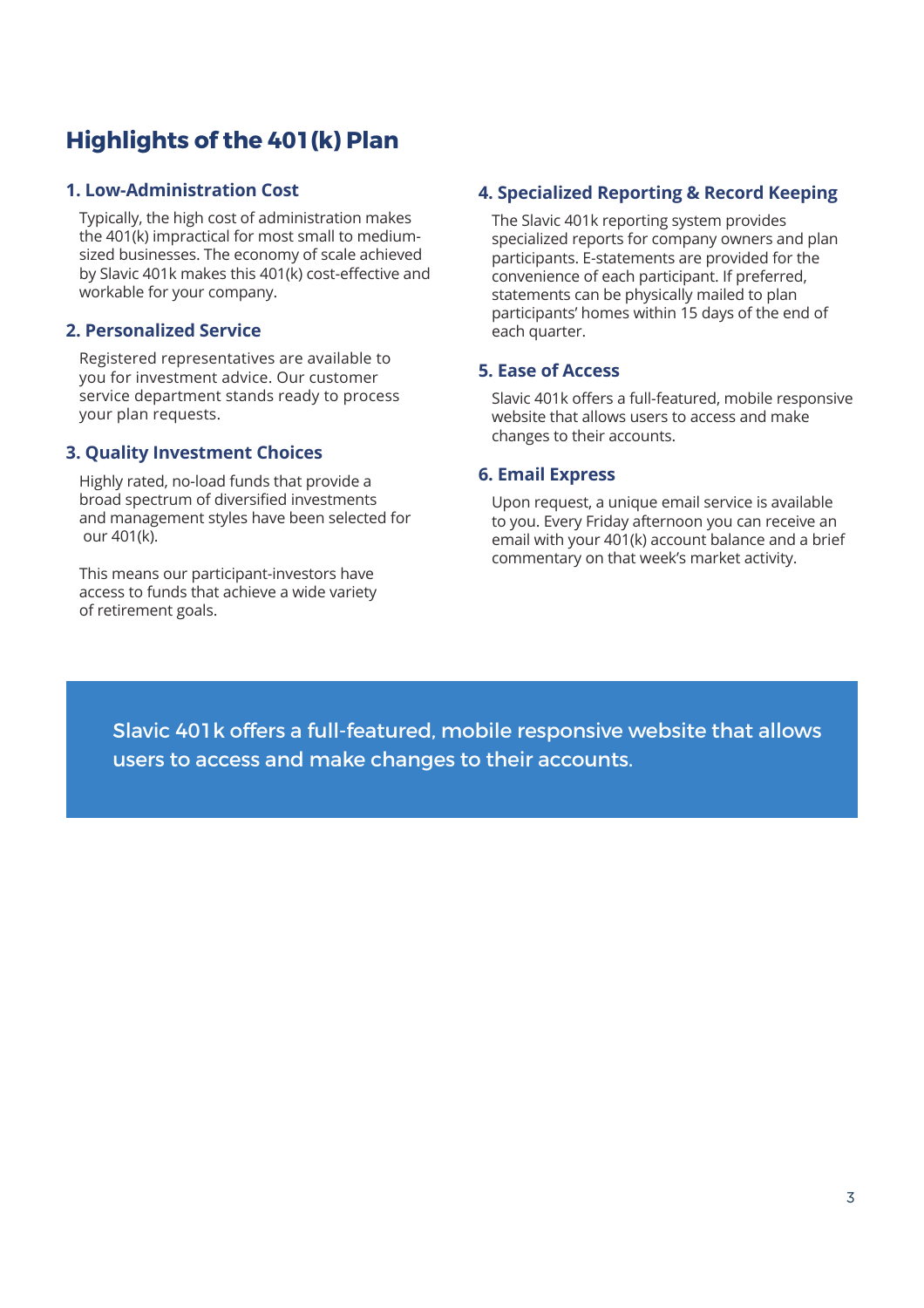# **The 401(k) Tax Advantage**

### **Pre-Tax Contribution\*\***

All contributions to your 401(k) plan are made pre-tax, unless you choose to make them after-tax (after-tax is only available if your plan has a Roth option). Your contributions are always subject to FICA taxes. Depending on how much you contribute, the tax benefit can mean hundreds — even thousands — of dollars in tax savings each year. You are allowed to defer up to the maximum amount allowed by the IRS, which can change from year to year. In addition, participants age 50 and over may make a "catch up" contribution to the plan. (Employees or highly compensated employees and company owners may have lower limits due to required testing.)

#### **Tax-Deferred Growth**

Like the contributions you regularly make to your 401(k) plan, the growth of your investment is not subject to tax. The 15 percent to 39 percent tax you pay on your earnings each year is eliminated in the 401(k) because it is a tax-deferred investment.

#### **The Tax You Do Pay**

You pay tax as you begin to take money out of your plan when you retire. At retirement, you will probably be in a lower tax bracket than you were during your peak earning years. So, you would pay significantly less tax overall. However, if you qualify to take money out of your plan before age 59 1/2, you must not only pay income tax on the money at that time, but pay a 10 percent penalty as well.

You cannot take a distribution before age 59 1/2 unless you have terminated service from both your employer and PEO.

#### **How Much Should You Save?**

The amount you choose to save is a personal decision based upon your individual circumstances. The Retirement Path Calculator tool available at www.slavic401k.com can help you determine the amount you need to save to meet your retirement goals. This tool utilizes your personal data to take into account your individual situation to recommend a retirement savings program for you.

#### **The Power of Long-Term Compounding**

The chart to the right illustrates the long-term effect of different rates of return and compound growth. It uses an initial investment of \$5,000 with annual contribution of \$2,400. Assumed rates of return are four percent, seven percent, 10 percent and 12 percent.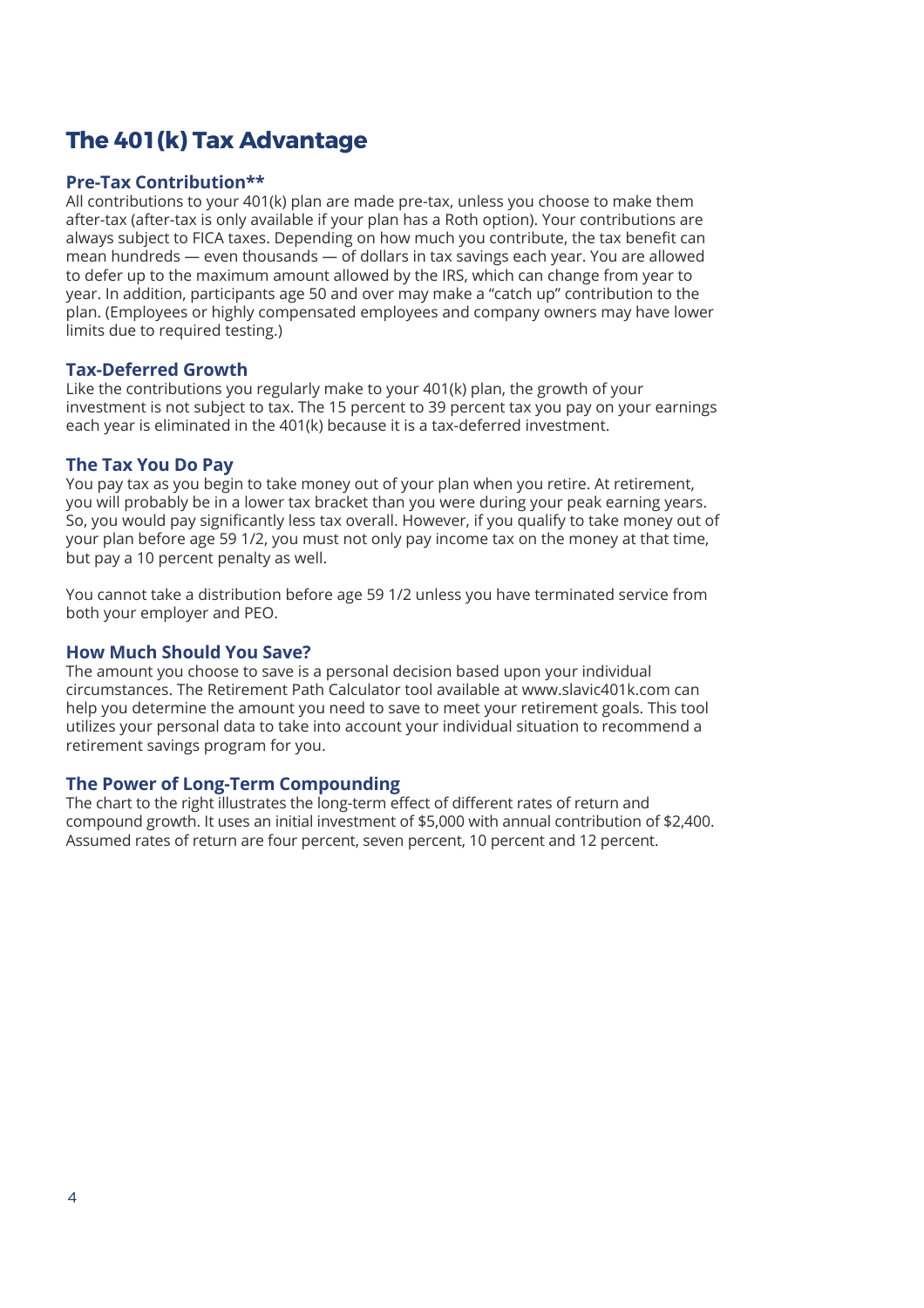### **Pre-tax Advantage Example**

|                                           | <b>After Tax Outside</b><br>Your 401(k) Plan | <b>Pre-Tax Inside</b><br>Your 401(k) Plan     |
|-------------------------------------------|----------------------------------------------|-----------------------------------------------|
| <b>Savings</b>                            | \$1,000                                      | \$1,000                                       |
| Taxes 28%                                 | $-280$                                       | $\overline{0}$                                |
| <b>Net Savings</b>                        | 720                                          | 1,000                                         |
| <b>Investment Growth at</b><br>8 percent* | 58                                           | 80                                            |
| Tax on Interest                           | $-16$                                        | $\Omega$                                      |
| Net Investment Gain                       | 42                                           | 80                                            |
| <b>Total Accumulated</b>                  | \$762                                        | \$1,080 (\$318 Difference or 41 percent More) |

\*Hypothetical return for illustrative purposes only. Your actual return will vary and may be lower. You pay income taxes when you withdraw your funds. Example assumes a 28 percent tax bracket.

\*\*If your enrollment form includes a Roth 401(k) deferral option, you may designate all or a portion of your contribution as a Roth 401(k) deferral.<br>In a Roth 401(k) account, your investments will grow tax-free. You pay ta Traditional 401(k) accounts. Your financial advisor can help you determine if it makes sense for you to make Roth 401(k) contributions to your account.

© Copyright Slavic Investments 2016

# **Long-term Compounded Growth**

| Years | 4 Percent<br>Return | 7 Percent<br>Return | <b>10 Percent</b><br>Return | 12 Percent<br>Return |
|-------|---------------------|---------------------|-----------------------------|----------------------|
| 10    | 36,216              | 42,995              | 51,218                      | 57,646               |
| 15    | 57,061              | 74,104              | 97,140                      | 116,839              |
| 20    | 82,423              | 117,737             | 171,097                     | 221,157              |
| 25    | 113,279             | 178,935             | 290,206                     | 405,001              |
| 30    | 150,821             | 264,767             | 482,032                     | 728,998              |
| 35    | 196,496             | 385,151             | 790,971                     | 1,299,990            |
| 40    | 252,066             | 553,997             | 1,288,519                   | 2,306,275            |

This is a model showing power of compounding and does not reflect actual Slavic401k.com client history or imply that the terms will be achieved.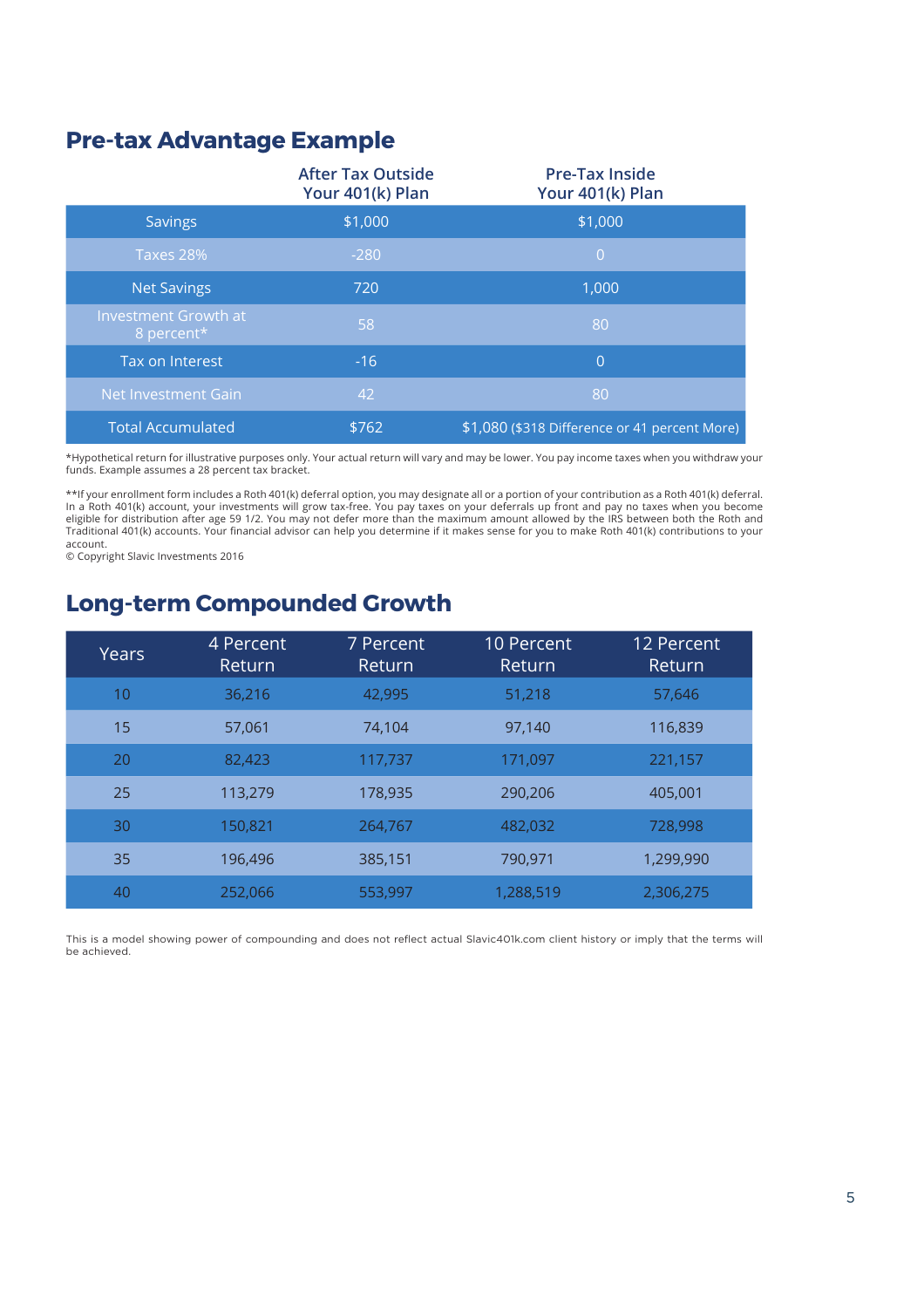### **How Does a Traditional 401(k) Work?**

A traditional 401(k) plan is a pre-tax retirement plan. With this type of account, you invest in your retirement before you pay taxes. For example, if you save \$10,000 in your 401(k) plan, you don't pay taxes on that amount. This has the effect of actually lowering your taxable income, meaning you pay fewer taxes. When you retire and begin using this money, you pay income tax then, probably at a lower tax rate than you are paying during your working years.

401(k) plans are payroll-deducted plans. In order to contribute to your plan, you will need to set up an account, and indicate your deferral percentage on your enrollment form or online. This tells the payroll software how much you want to invest before taxes are calculated. You cannot just send in a check to your account, since contributions are not possible after you've been paid.

When you invest in your 401(k), you will have the option to select from a variety of stock and bond mutual funds, in a variety of different categories. If you are unsure of how to invest, talk to a 401(k) investment advisor representative at 800-356-3009 to help you decide what the best investment option is, based on things like your age and risk tolerance. It's important to try to give yourself the best portfolio to meet your needs in retirement, and our representatives are here to help. There is no additional fee for investment advice.

When you invest in a 401(k), there are certain requirements from the IRS, since it's a pretax investment. The IRS puts a limit on how much you can contribute, and that number may change from year to year. In recent years, that number has been just under \$20,000 per year, unless you are over the age of 50. In that case, you are allowed to contribute more. There are also restrictions on when you can take money out of your account. Normal retirement is at the age of 67. However, you can begin taking money out at the age of 59 1/2 - this is known as an in-service distribution. If you take a distribution before the age of 59 1/2, you will be required to pay ordinary income tax as well as a 10% penalty.

While there are restrictions on taking money out of your account before retirement, there are a few ways you can access your money. The first is a loan. You can borrow from your account and repay it back to yourself at an interest rate of prime rate +1 percent. This lets you use your money however you want on the condition that you repay it. If you don't repay it to your account, the IRS will treat it as a non-qualified distribution, and you will be required to pay ordinary income tax plus a 10 percent penalty. The second way you can take your money out is through a hardship distribution. You can take your money out in order to avoid foreclosure or eviction, to pay catastrophic medical expenses or college tuition, or to buy your primary residence. These withdrawals are also subject to tax and penalty.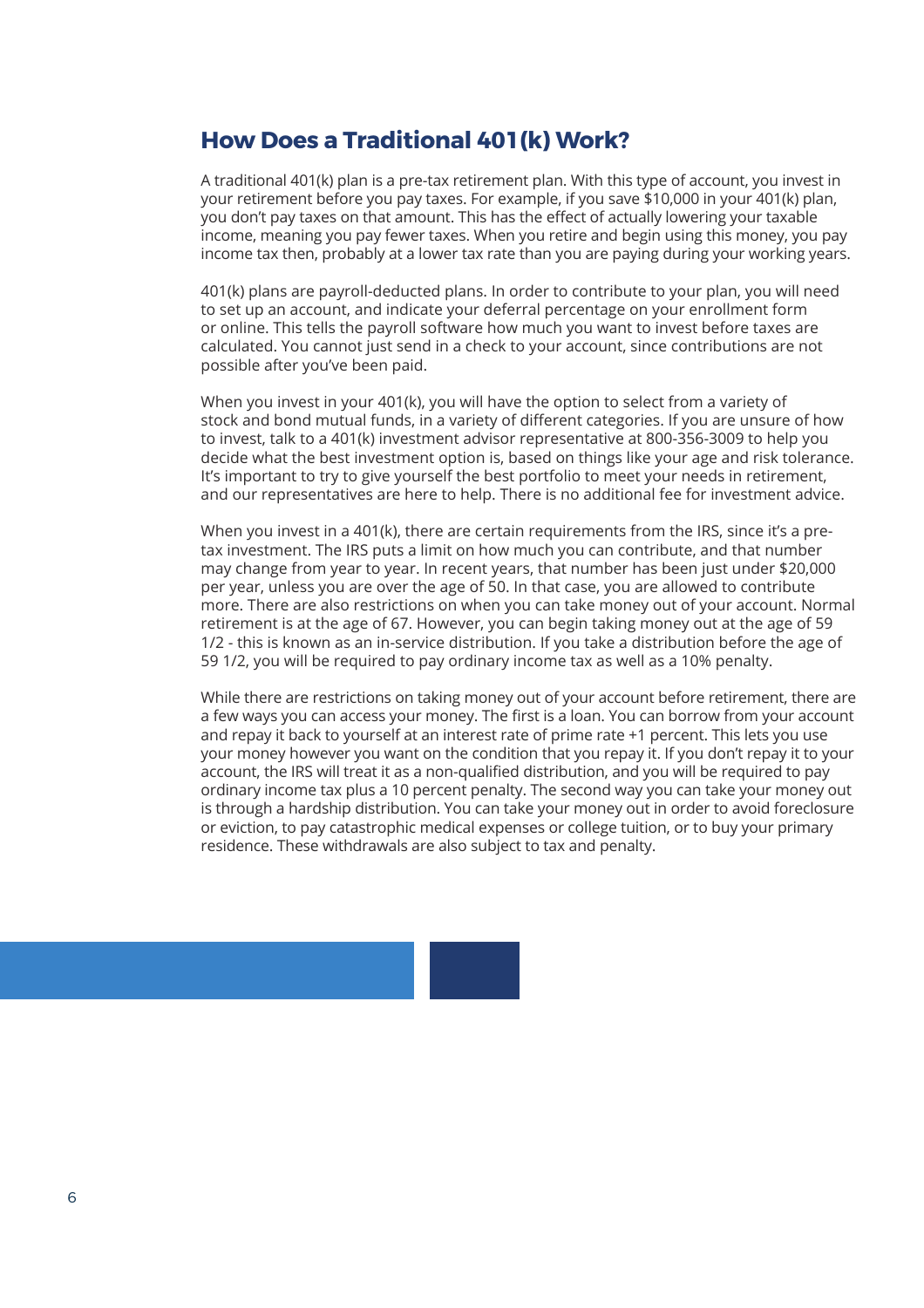

## **About the Roth 401(k)**

While a traditional 401(k) is a pre-tax retirement savings account, the Roth 401(k) is an after-tax account. With a Roth account, taxes are withdrawn from your pay, and then your Roth contribution is withdrawn. This means that you pay taxes on your 401(k) before investing. When you retire and begin taking your money out of your account, you pay no taxes, even on the growth of your account.

### There are a few potential benefits to a **Roth account:**

First, if you think that you will be in a higher tax bracket when you retire, then this is a good strategy to lock in a lower tax rate now and avoid paying higher taxes in the future. If you think you'll pay more taxes because tax rates will be raised in the future, or you'll have different income sources like other investments, or you will receive a raise, then a Roth 401(k) could be a good consideration for you.

Second, if you are already in a low enough tax bracket that the traditional pre-tax contribution isn't enough to lower your taxes, then the Roth is a good consideration. This is especially true if you

have a very long retirement horizon. If you will be working for another 20-40 years, capital gains on your investment will more than likely grow enough to make up for the tax you pay before investing.

Third, you can have both Roth and traditional accounts. In fact, this may be helpful in diversifying your retirement savings.

There are two requirements with Roth accounts in order to avoid paying tax: first, you must be past the age of 59 1/2; second, you must have the account for at least five years. If you fail to meet those two requirements, the IRS will not allow you to avoid paying income tax, and you may face a 10 percent penalty.

The IRS limits for 401(k) plans include Roth and traditional, meaning that the total combined amount that you contribute must not surpass the IRS limit for that year.

If you are not sure if Roth is a good choice for you, call a 401(k) advisor representative, and they will be able to help you decide what works best for you.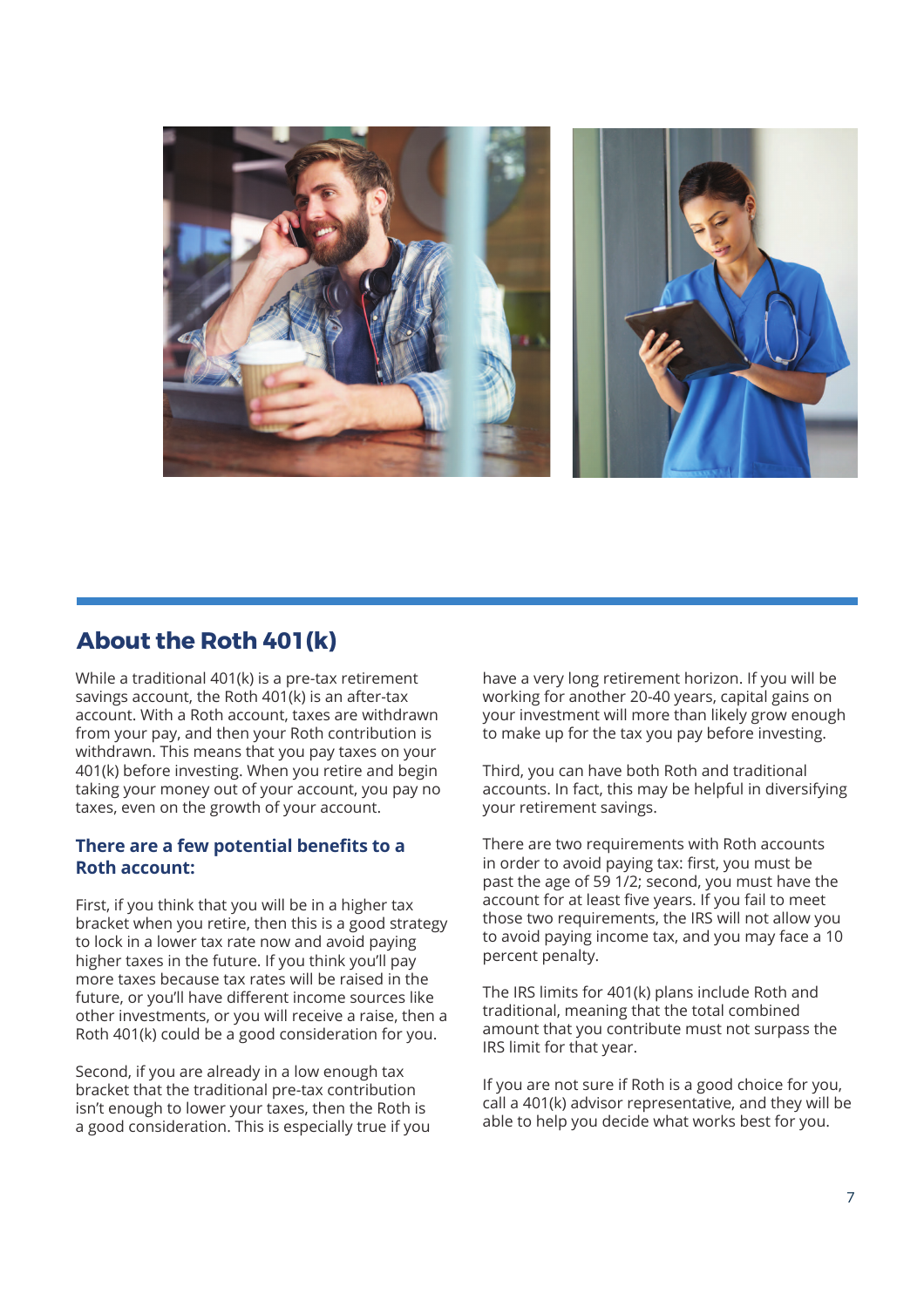### **Investment Costs**

Some of the greatest expenses in a 401(k) plan come from the mutual funds' internal expense ratio. Every mutual fund collects a management fee from the accounts of investors. In addition to this, many funds collect an additional fee and pay it to the broker or advisor who is recommending the fund to an investor. These fees are known as 12b-1 fees. Until fairly recently, these fees weren't clearly disclosed to investors but were instead just included in the expense ratio of the fund. However, these fees add up to quite a bit of money. Fidelity estimates that for every half percent in fees that an investor pays throughout the course of their career, they lose about \$110,000 in future investments. This is why the philosophy of Slavic 401(k) plan is to keep the internal costs of the funds as low as possible without sacrificing performance.

We use no-load mutual funds, which do not have a sales charge. Also, for the mutual funds in your investment options that have a 12b-1 or Sub-TA fee, that fee is reimbursed back to the investor. We do this not only because it improves the overall performance of the portfolio, but also because it removes bias in the funds chosen. Rather than recommending funds that will pay fees to Slavic 401k or another party, recommendations are based purely on cost and performance. This helps keep your best interest in the forefront.

Slavic 401k includes index funds as part of the investment options. Index funds are designed to track major market indexes like the S&P 500. This is known as passive management and has been effective in outperforming actively managed mutual funds over long periods of time. In contrast to actively managed funds, index fund managers just maintain the appropriate stock ratios that make up the index, rather than buying and selling as frequently as they do with actively managed funds. These funds have a much lower internal expense, sometimes as low as five hundredths of a percent  $$ a key contributor to overall performance.

These different factors combine to provide the greatest amount of savings for the investor while also providing superior performance to any level of investor, whether experienced or just starting out.

If you have questions regarding the cost of the funds in your lineup, call 800-356-3009, and an investment advisor representative will be able to help you.

## **Building Your 401(k) Portfolio**

The investment choices in the 401(k) were selected from a broad cross section of funds. As a 404(c) designated plan, the participant, not the trustee, is responsible for investment returns based on market performance.

All changes must be made online, or by faxing or mailing a change request form to the Customer Service Department.

In general, the 401(k) is a long-term investment. How "long-term" depends on the number of years you have left before retirement. The typical 401(k) portfolio consists largely of stock-oriented funds because they are considered by most experts to be the best choice for long-term growth. However, there is a higher degree of risk associated with a stock versus a bond or fixed- income investment. That's why the aggressive investor should weight his or her portfolio more heavily in the stock area, while the more conservative investor should choose more bond and fixed-income investments.

If you are 20 to 30 years away from retirement, a more aggressive portfolio is recommended. The closer you are to retirement, the more conservative your portfolio should become.

Representatives are available to assist you in making the right investment choices for your 401(k) portfolio. As a Slavic 401k participant, you will receive immediate personalized assistance simply by dialing the toll-free telephone number, 800-356- 3009.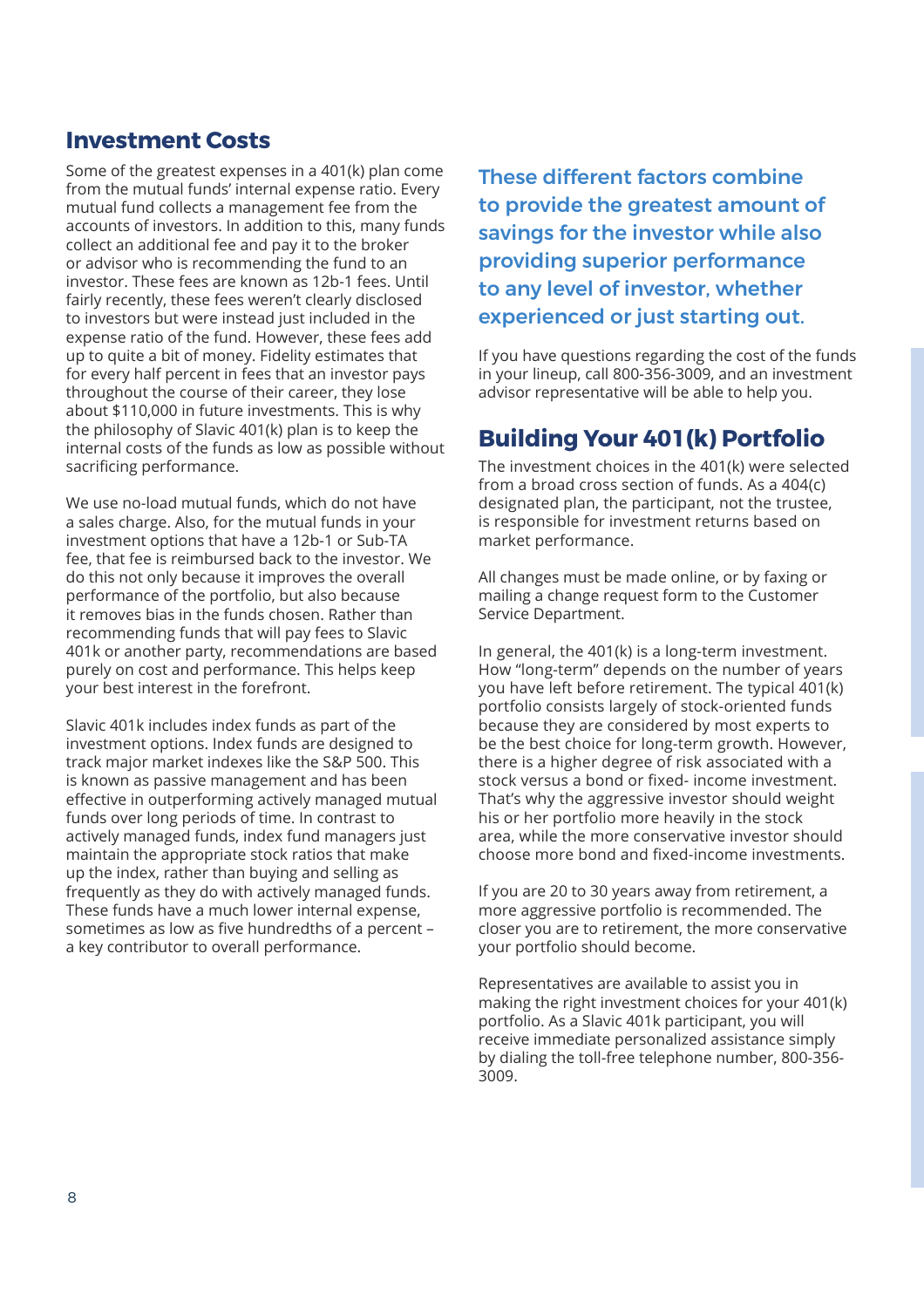# **Mutual Funds**

The mutual funds available in your plan have been selected to provide a broad selection of investment options. The Morningstar Equity Fund Style Box provides an instant snapshot of two essential characteristics of the funds that make up the investment line-up; the size and the style of the companies in which the fund invests. These two factors are important in determining the performance and risk characteristics of the funds. The Morningstar Bond Fund Style Box summarizes two essential risk factors in any bond fund: interest rate exposure and credit exposure.

## **Performance and Risk**

# Equity Style Box

Equity styles refer to the way companies are valued. Some companies appear to be expensive in relation to their current earning power but provide excellent growth opportunities. These are known as growth companies. Conversely, others trade at a low multiple to current earnings but are not expected to grow. These are called value companies.



# Fixed Income Style Box

**Interest Rate Exposure** is an important element in measuring the risk of fixed income investments. Generally, longer dated instruments are riskier than shorter ones. Changes in interest rates will affect the price of longer-term bonds more than that of shorter-term bonds.



**Credit Quality** refers to the risk of default that is inherent in fixed income securities. An average rating is assigned to bonds in the portfolio by specialist credit rating agencies. An overall score determines the average level of credit risk in the portfolio. Any fund that invests in government securities will have a high credit rating.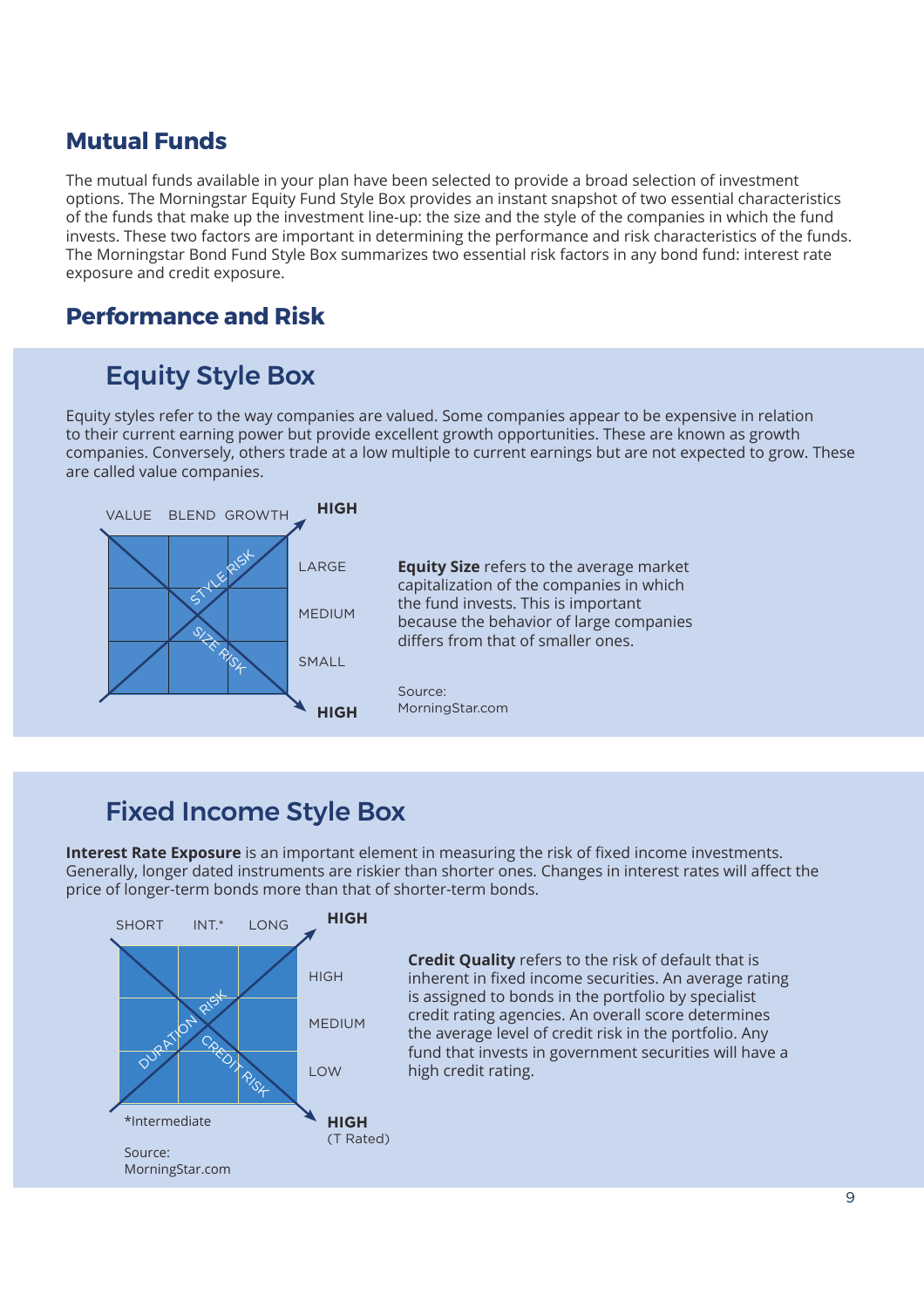# **Potential Risk-Reward**

### **Portfolio Selection**

The participant selects his/her choice of investments from the Specialty Investment, International, Large Capitalization, Small/Medium Capitalization, Bond and Money Market fund categories. These fund selections can change within the limits of the plan. It is recommended that you allocate your assets among several funds. As the value of your portfolio increases, further diversification should be considered.



\* Specialty investments are concentrated in certain sections of the markets that generally have a higher risk than the overall market. These investments are only available as a small portion of your overall portfolio. Do not exceed 10 percent of your total assets in any one of these funds or 30 percent in any combination. Conservative investors closer to retirement should not invest in specialty funds without professional guidance. The key to balancing the risk/reward relationship of your overall portfolio is a well-diversified strategy. The investor qualification worksheet will help you determine your risk profile. You may also speak with your registered investment advisor, visit www. slavic401k.com or call 800-356-3009 to speak with a representative. All fund shares are not insured or guaranteed by the U.S. Government.

\*\* Bond or fixed income funds have different risk characteristics than stock funds. Risk is determined by the quality and duration of the bonds held in the fixed income fund. These types of funds also carry interest rate risk. There is an inverse relationship between interest rates and bond prices. When interest rates rise, the value of bonds fall, and when interest rates fall, the value of bonds rise. The value of some bonds issued by corporations can vary depending on the value of the company's stock and overall financial health.

© Copyright Slavic Investments 2017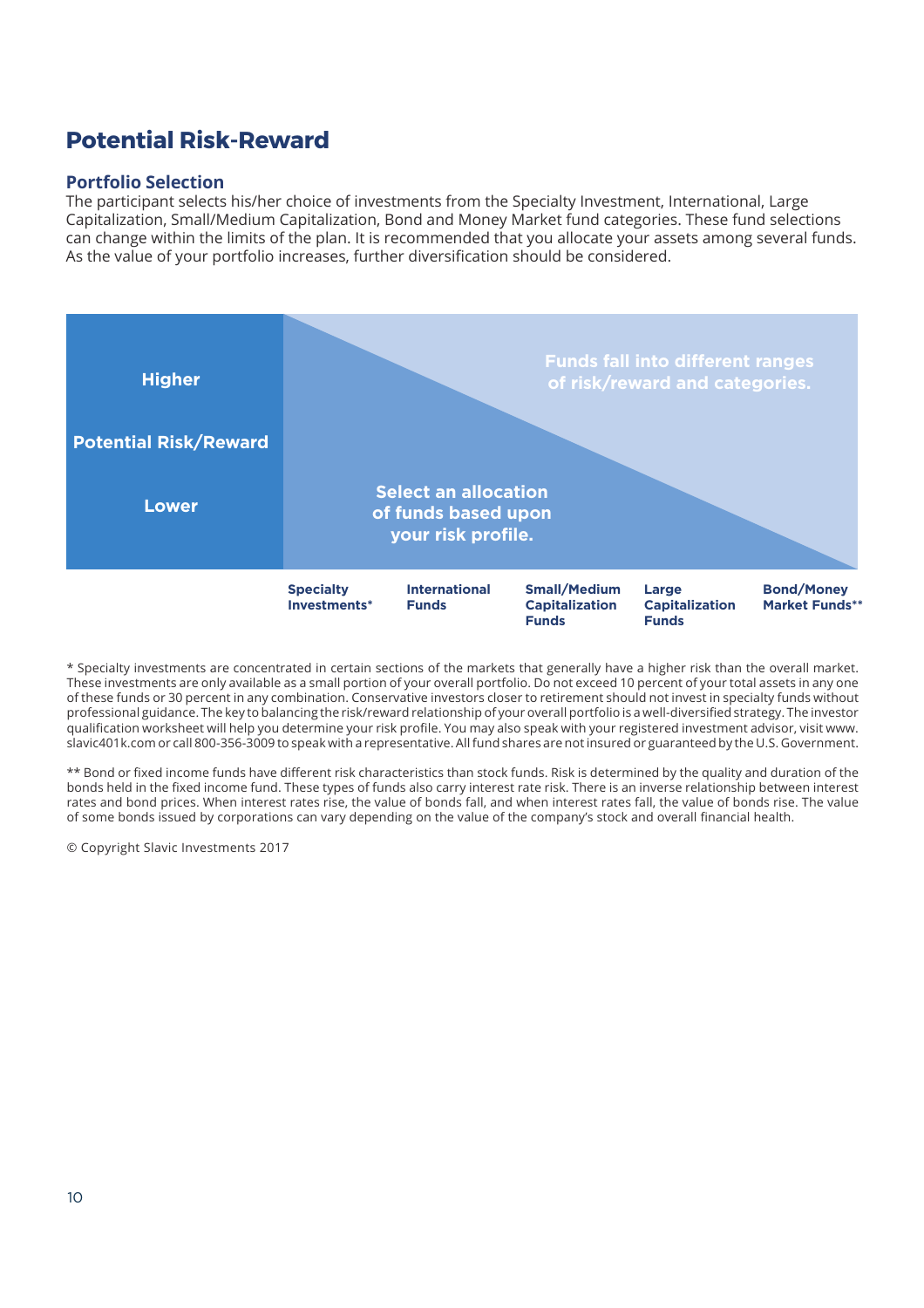# **Investment Policy Statement**

The retirement plan's investment options are designed to follow modern portfolio theory, whereby diversification through asset allocation allows plan participants to better achieve retirement goals. The plan document specifies that it must follow ERISA Section 404(c), which means participants can invest their account balances as they wish, and the trustee(s) and sponsor will not be liable for the consequences of the participant's investment decisions. To allow for a wide range of investment alternatives, approximately 30 highly rated mutual funds have been selected that reflect different management styles and asset classes, in order for account balances to be properly diversified. In addition, investment advice is offered through a registered investment advisor, not only to the plan fiduciaries, but also to participants.

The Slavic 401k Investment Committee selects the investment options after considering recommendations from the advisor. The Committee is responsible for assessing the ongoing performance of the plan, for analyzing the reasonableness of fees charged to participants, and for approving the communication material provided to employees concerning disclosure and investment education. Specifics of the plan fees and investment options are explained in the Summary Plan Description (SPD).

The trustee of the plan is responsible for safeguarding the assets of the plan held in trust at the various mutual fund companies comprising the investment platform. Participants can exchange funds at will and at no cost by executing trades over the internet or by contacting Slavic 401k customer support at 800-356-3009. Certain funds may impose short-term trading fees.

The Slavic 401k Investment Committee has appointed a co-fiduciary investment advisor to render specific investment advice to participants.

### **Investment Education Controlling Risk**

Risk is the chance that investments will fall in value and not be sufficient to fund the participant's retirement. Diversification and portfolio re-balancing are methods used to control risk. Allocating the portfolio among mutual funds that are comprised of different core asset holdings such as domestic stocks, international stocks, Real Estate Investment Trusts (REITs), commodities, bonds and money market will yield greater stability of returns. Often, these asset classes rise and fall in value independently. When several are down, the money market or stable fund will hold its value, thereby lessening the effect of a downturn in the market. To diversify is the prudent way to invest, according to most financial experts. The rise in the S&P 500 stock index over the last 75 years has averaged 7 percent, meaning investors should expect market volatility. There is no guarantee you will achieve that return, and your account may experience a loss.

In order to diversify, participants should invest in at least three different types of asset classes, and the portfolio should not be traded unless their risk profile has changed. In fact, constant portfolio juggling is the worst thing a participant can do. The odds are against anyone successfully timing the market. In that regard, buying and holding index funds is an excellent strategy to participate in the market at the lowest cost. On the other hand, re-balancing on a yearly basis to bring the portfolio in line with the desired risk level is recommended. For example, a moderate risk portfolio for someone age 50 would be 40 percent bonds, 35 percent domestic large cap mutual funds and 25 percent in foreign large cap funds. If at the end of the year bond prices have risen so that bonds represent 45 percent of the portfolio, those bond funds should be sold down to the 40 percent level and the proceeds invested in the other funds proportionately. This procedure will help control risk, lock in gains, and force the investor to allocate into under-performing funds without imposing the element of emotion, which tends to cause investors to do the opposite of what they should during market turmoil.

Target Retirement Date investments are available in the plan. These types of investments look to provide diversification and re-balancing in a single fund.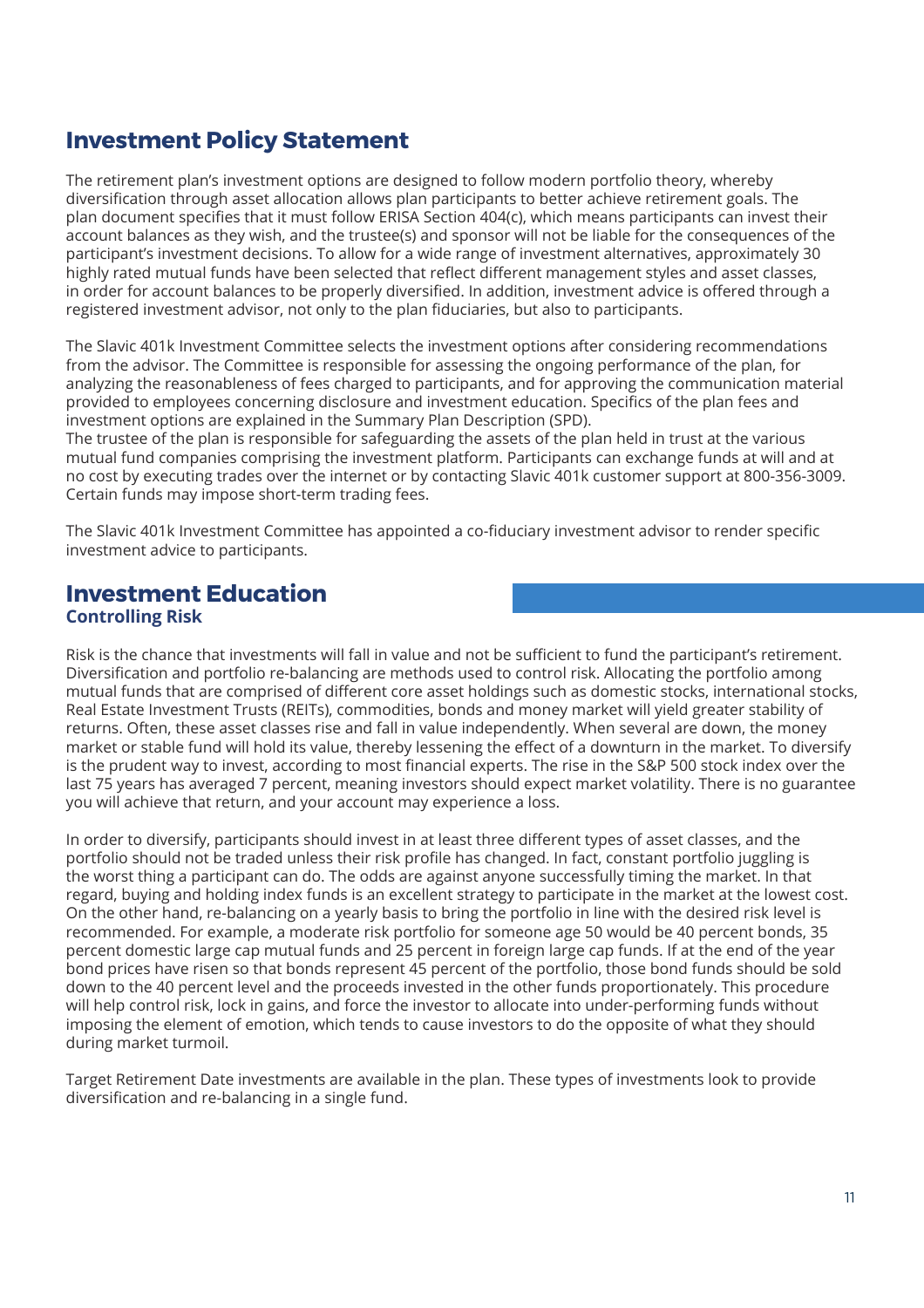## **Asset Allocation**

How much risk one can afford to take is dependent on the length of time until retirement, overall net worth and tolerance of market declines. The most important element in achieving retirement goals is not the portfolio's return but the rate of saving. To chase high returns by taking on more risk to make up for the lack of saving is not prudent. Once the commitment has been made to participate in the plan, it is advisable to continue saving consistently throughout up and down markets and not to reallocate the portfolio without consulting a financial advisor. For someone that is investing every month and has a long-term horizon, a fall in the market can be an opportunity to acquire more shares at a lower price. It is when the participant is close to retirement

that great risk develops. If the market suddenly declines at that time, the participant's retirement would suddenly be in jeopardy. To avoid this risk as retirement nears, investors should reallocate more to short-term, fixed income investments that are usually more stable. Nevertheless, bond and money market funds yield less than stock-related funds over the longer term. By becoming more conservative with age, one gives up return potential for a portfolio bearing less risk. For example, a participant with 25 years to retirement should be aggressive and allocate most of their money to diversified stock funds; whereas, an individual age 60 should invest at least half in high grade, short-term bond funds. With this analogy in mind, the following table represents an estimate of potential decline versus return.



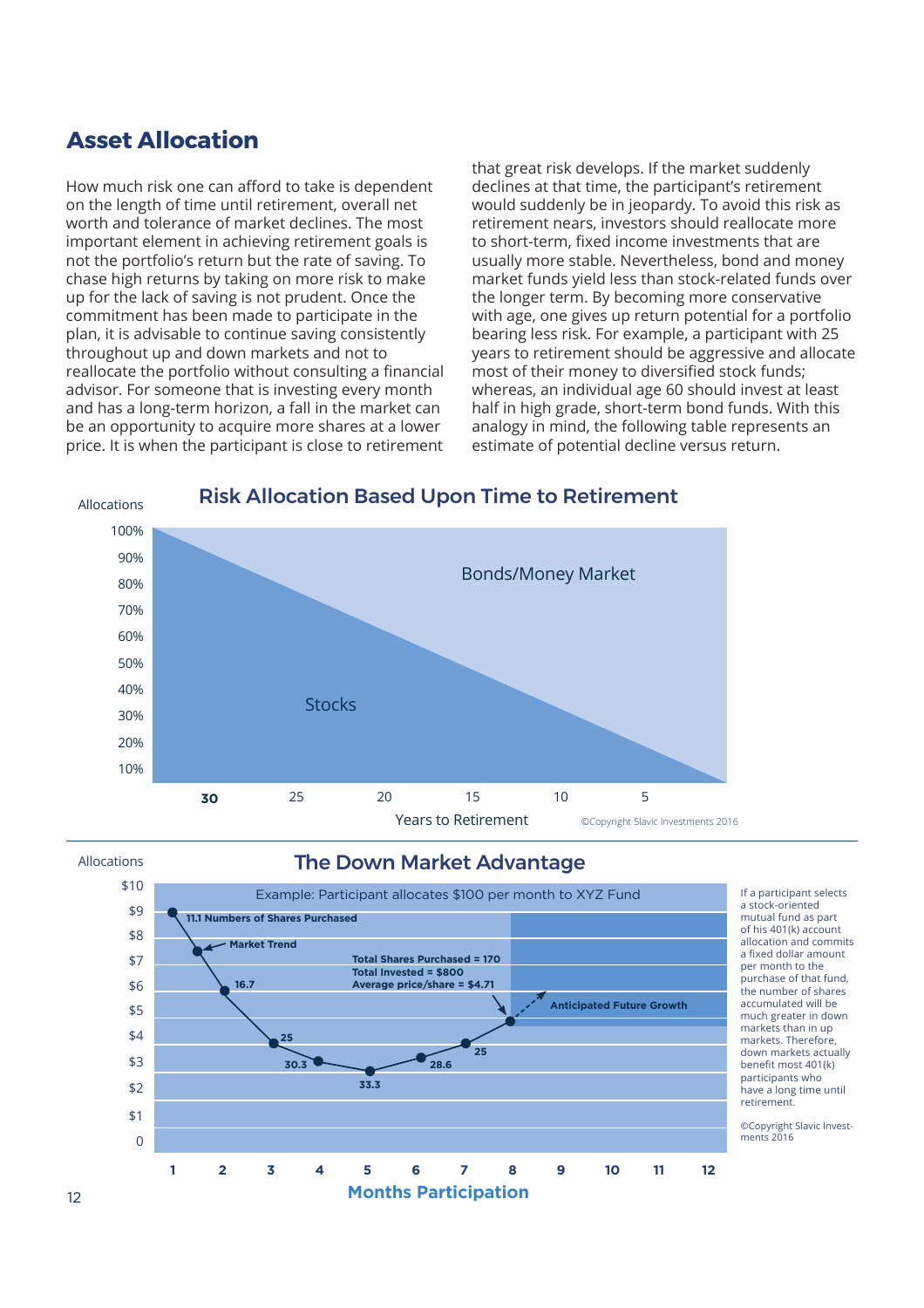### **Investment Education**



CONSERVATIVE INVESTOR

Retire in Five Years or Less Target Return: 4-5 percent Risk or Decline: -15 percent



MODERATE INVESTOR

Retire in Six to 15 Years Target Return: 5-8 percent Risk or Decline: -25 percent



AGGRESSIVE INVESTOR

Retire in 15 Years or More Target Return: 9-10 percent Risk of Decline: -40 percent

# Model Stock-Bond Allocations

50-70 percent Bonds & Money Market 20-25 percent Domestic Stocks 10-25 percent Foreign Stocks

25-40 percent Bonds 40 percent Domestic Stocks 20-35 percent Foreign Stocks

0-20 Percent Bonds 50 percent Domestic Stocks 30-50 percent Foreign Stocks

©Copyright Slavic Investments 2017

Each participant should allocate according to the risk-related return that fits their objectives detailed in a risk profile test provided at www.slavic401k.com, or see your enrollment booklet. Each participant is advised to re-take the risk profile test every four years to determine if his/her risk profile has changed.

### **Trading Funds**

Exchange orders submitted before 4:00 p.m. EST will be traded the same day on a best effort basis. Exchange orders submitted by fax, mail, or via internet after 4:00 p.m. EST will be traded the next business day. The next business day policy is guaranteed only if the mutual fund companies and clearing broker involved accept and settle the trade by the next business day (T+1). The Slavic 401k will not be responsible for the timing, only the accuracy of your trade. The above policy is still subject to the 14-day error notification policy following the mailing of your statement. To receive compensation for any trading error, you must notify Slavic 401k in a timely fashion to allow for correction to minimize damages, if any.

Settlement variances resulting from trades executing at a revised NAV, executing at a date later than the initial trade request or requiring resubmission due to timing issues at the fund are maintained in a settlement variance account in trust. Slavic 401k does not benefit from gains due to settlement variances. Please note that no trades will be placed on holidays and/or other days when the market is closed.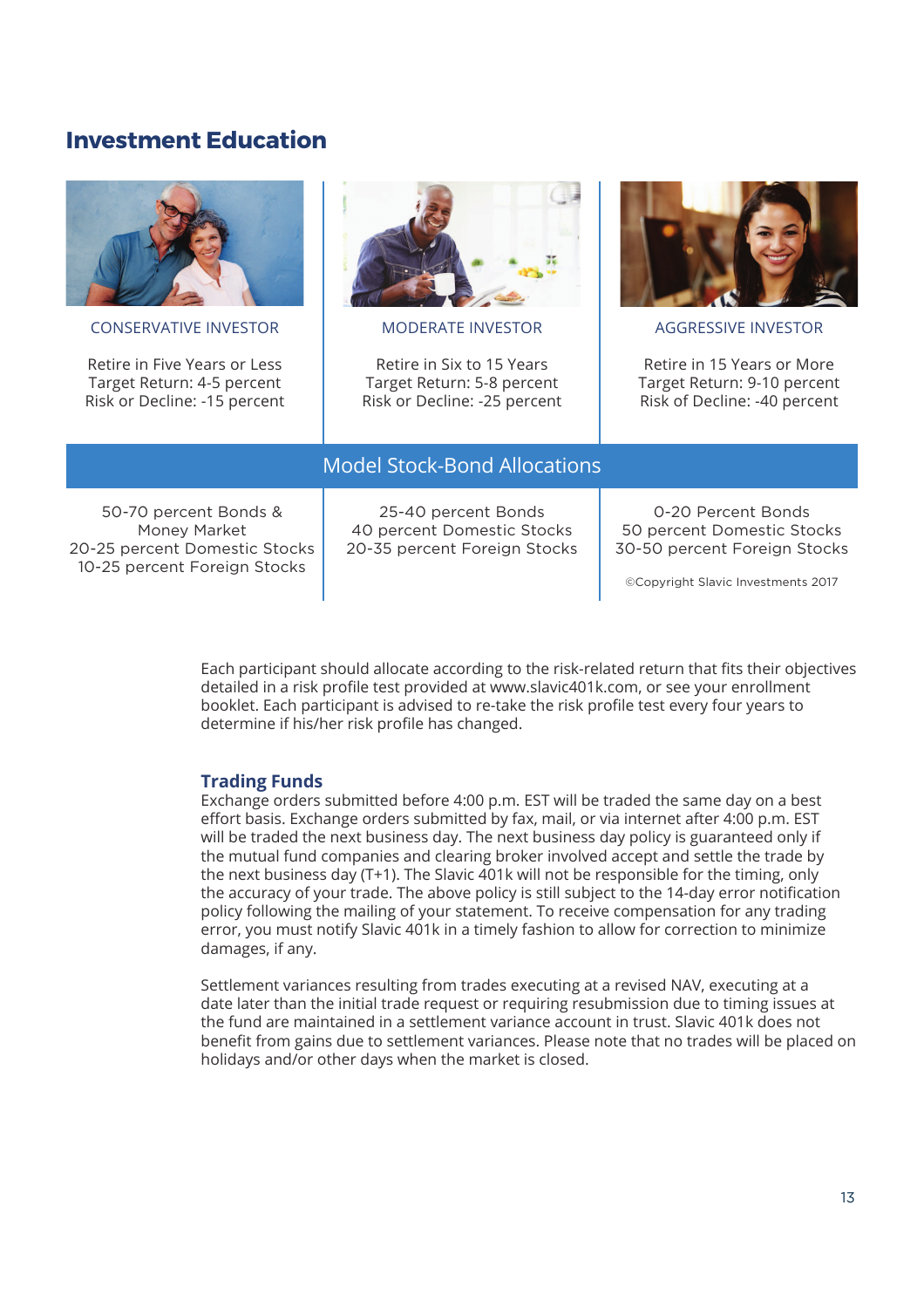# **Pre-Allocated Portfolios**

In addition to the various mutual funds available, Slavic Mutual Funds Management (SMF) has designed three optional pre-allocated portfolios to make investment decisions easier. The Aggressive, Moderate, and Conservative portfolios have been designed to provide investors with an appropriate allocation of funds to reach their investment goals. SMF serves as an ERISA section 3(38) Fiduciary with respect to the management of the three portfolios and rebalances the portfolios at least annually to remain the targeted risk profile. A sample allocation is as follows:

| essive Portfolio                    |     |     |    |
|-------------------------------------|-----|-----|----|
| <b>Domestic Stocks</b>              | 40% |     |    |
| Foreign/Global Stocks               | 35% | 40% | 3  |
| <b>Bonds</b>                        | O%  |     |    |
| <b>Real Estate Investment Trust</b> | 15% |     |    |
| <b>Natural Resource Stocks</b>      | 10% | 10% | 15 |

## Aggressive Portfolio

### Moderate Portfolio

| Domestic Stocks              | 25% |
|------------------------------|-----|
| Foreign/Global Stocks        | 20% |
| <b>Bonds</b>                 | 5%  |
| Real Estate Investment Trust | 40% |
| Natural Resource Stocks      | 1∩% |



**40% 35%**

**15%**

### Conservative Portfolio

| Domestic Stocks              | 15% |
|------------------------------|-----|
| Foreign/Global Stocks        | 20% |
| <b>Bonds</b>                 | 55% |
| Real Estate Investment Trust | 5%  |
| Natural Resource Stocks      | 5%  |

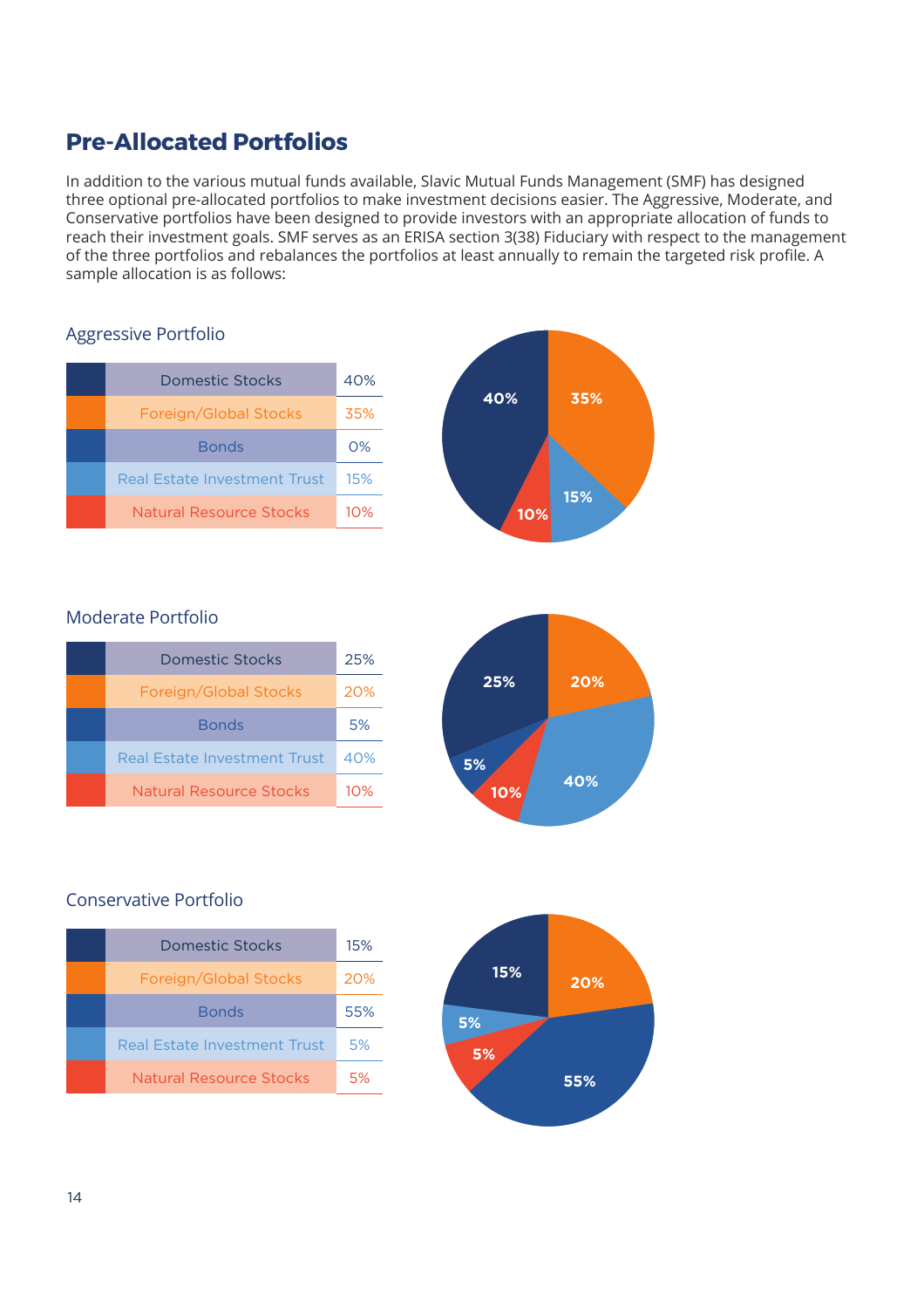# **Investor Qualification Worksheet**

#### What type of an investor are you?

Circle the answer that best fits your current situation. Add your points to determine your overall score. Remember, there is no right or wrong answer; each response depends on your own personal situation. Answer the following questions to determine what type of investor you are.

| 1. How many years until you will retire?                                                            | Points           |
|-----------------------------------------------------------------------------------------------------|------------------|
| ° Over 25 years                                                                                     | 35               |
| ° 18 to 24 years                                                                                    | 30               |
| ° 12 to 17 years                                                                                    | 18               |
| ° 7 to 11 years                                                                                     | 15               |
| <sup>o</sup> Less than 7 years                                                                      | 0                |
|                                                                                                     | Sub total: _____ |
| 2. What is your liquid net worth?                                                                   |                  |
| (Total of stocks, bonds, and cash you own)                                                          |                  |
| ° Over \$500,000                                                                                    | 20               |
| $\circ$ \$200,000 - \$500,000                                                                       | 13               |
| ° Under \$200,000                                                                                   | 10               |
|                                                                                                     | Sub total: _____ |
|                                                                                                     |                  |
| 3. What is your household credit card debt ratio?<br>(Credit card debt divided by household income) |                  |
| • 12% or greater                                                                                    | 0                |
| <sup>o</sup> 6% or 11%                                                                              | 5                |
| ○ 5% or less                                                                                        | 10               |
|                                                                                                     | Sub total: ____  |
|                                                                                                     |                  |
| 4. How stable is your Employment Income over the next 10 years?                                     |                  |
| ° Very likely I will be continuously employed                                                       | 15               |
| o Probable that I will be employed most of the next 10 years                                        | 10               |
| <sup>o</sup> My prospect of employment is uncertain                                                 | 5                |
|                                                                                                     | Sub total:       |
|                                                                                                     |                  |
| 5. If the stock market & your mutual funds went down 30%,<br>would you                              |                  |
| <sup>o</sup> Change your portfolio allocation                                                       | 10               |
| <sup>o</sup> Increase your rate of investing into the same funds                                    | 20               |
| <sup>o</sup> Make no changes                                                                        | 15               |
| ° Stop investing in the funds altogether                                                            | 5                |
| 6. If one of four mutual funds that you own went up twice as much                                   |                  |
| as the rest one year, would you                                                                     |                  |
| <sup>o</sup> Allocate more money to the fund that went up                                           | 15               |
| <sup>o</sup> Make no change to your allocations                                                     | 10               |
| ° Sell some of the fund that went up                                                                | 5                |
|                                                                                                     | Sub total:       |

TOTAL POINTS:

See next page to evaluate your results.

### **Choosing an Investment Mix That's Right for You**

Deciding where to invest your retirement dollars can be a challenge. Understanding some basics about investing will help. The key is to choose an investment that best fits your retirement investment goals. This worksheet helps you identify your "Investment Profile."

#### **Determining Your Investment Profile**

Do you know what type of retirement investor you are? Factors such as when you need your money, your ability to accept investment fluctuations and your investment objectives will all influence the investment options you select. This questionnaire will help you determine your own investment profile.

Note: The questionnaire and the analysis<br>reflect broad generalizations and are not intended to result in an exact determination of any of these characteristics for any specific person. Each of the hypothetical examples represents one possible asset allocation<br>strategy-based on-specific-assumed-factors such as age, investment objective and personal goals. Since there isn't one portfolio mix that is right for every investor, you and your financial representative will want to carefully consider your own situation.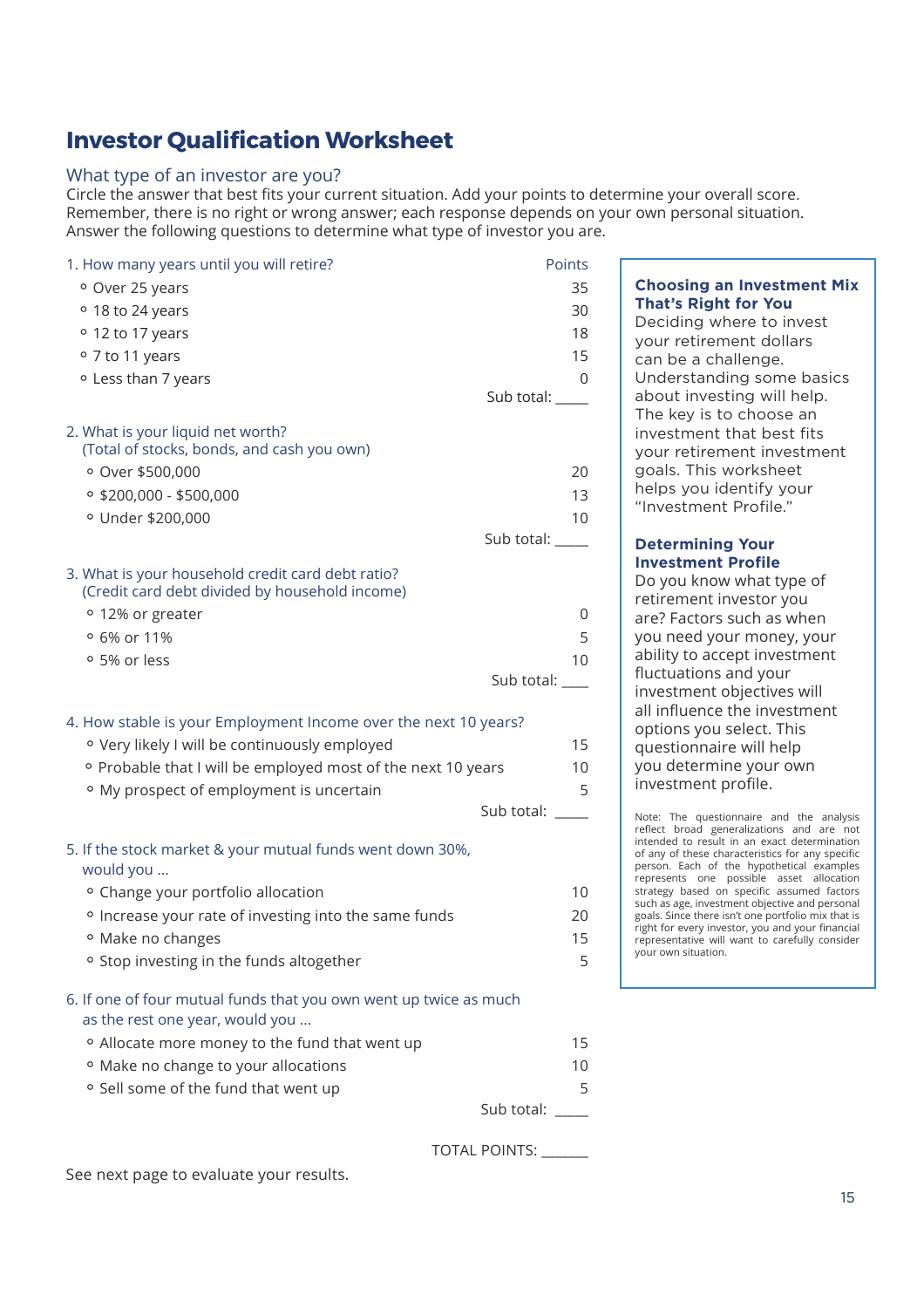# **Investor Qualification Worksheet continued Investment Profile**



#### Aggressive Investor | Over 80 Points

If you scored over 80, you tend to be an "aggressive growth" retirement investor. You seek the maximum return on your retirement money and are willing to accept the greater risk that goes along with it. Your investments will place a significant emphasis on growth.

Profile: Judy Chow | Age 26 | Single

"I have a long time before I retire, so I can live with ups and downs in my retirement investments to achieve a higher potential return. I want my money to grow at a high rate — I understand that there are no guarantees, but it may really pay off in 35 years."



#### Moderate Investor | 61-80 Points

If you scored between 61 and 80, you tend to be a "moderate growth" retirement investor. You recognize the need to protect your retirement money from inflation and are willing to accept average risk in order to obtain a moderate return. A diversified approach which includes both equity and fixed income investments may make sense and help you achieve your goals.

Profile: Lynn Farmer | Age 42 | Married with two young children

"I have achieved balance in my life — and would like to achieve that same balance for my retirement account. I would like to maintain a mix of investments that includes both growth and income-producing objectives to obtain this balance."



#### Conservative Investor | 60 Points or Less

If you scored 60 or below, you tend to be a "conservative growth" retirement investor. You're more comfortable with lower-risk investments knowing that you may be giving up a potentially higher return. Investments that focus primarily on providing income and capital preservation may be appropriate for addressing your objectives. You should consider a growthoriented investment for a portion of your assets to help protect your retirement nest egg from inflation.

Profile: Mary Jameson | Age 59 | Married with three grown children

"I've worked many years putting a little bit away each year for retirement. That little bit has added up now — so I'm naturally concerned about keeping the majority of these funds intact. At the same time, I'm seeking protection against inflation eroding the purchasing power of my money."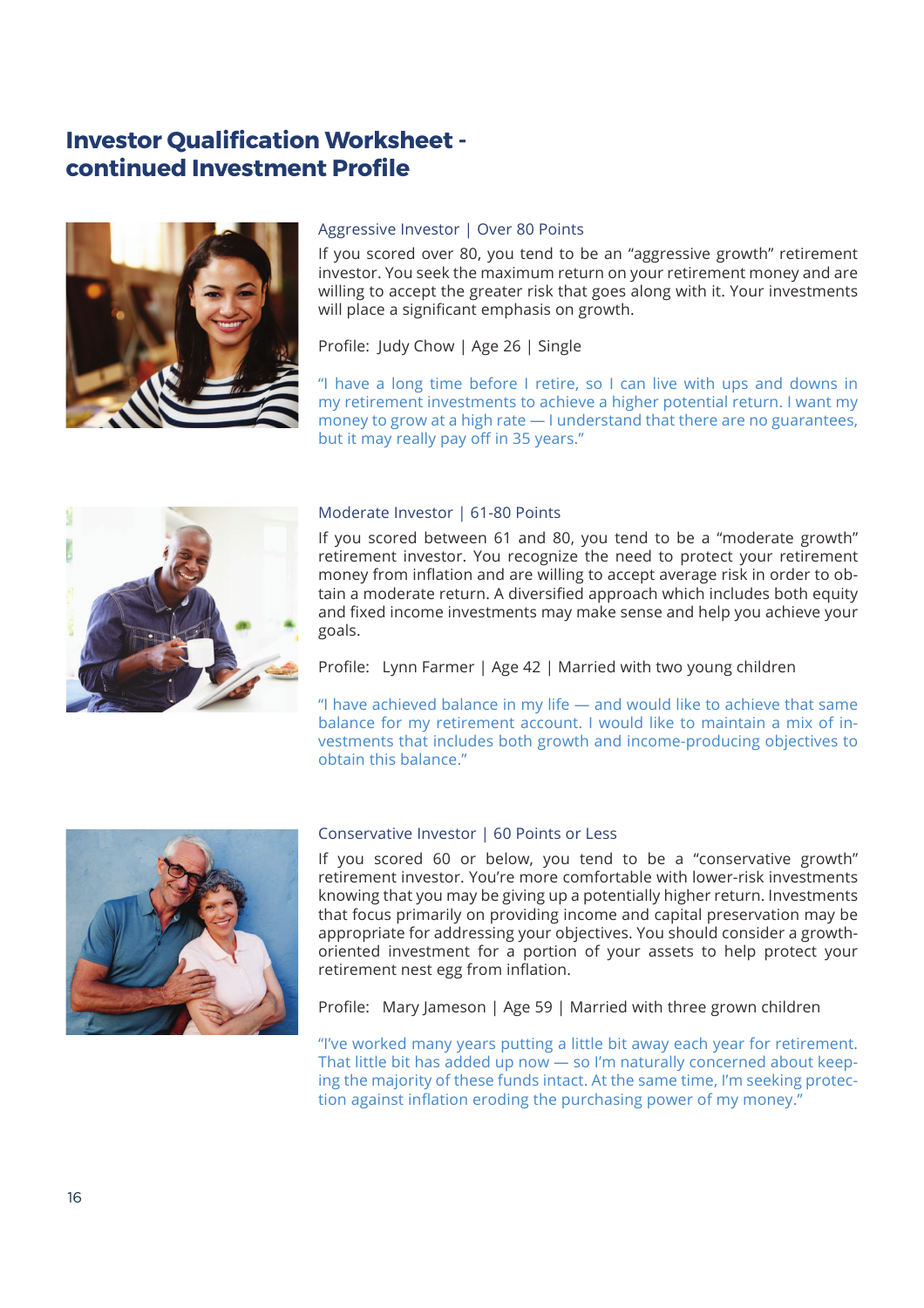# **Summary of Benefits**

| <b>ELIGIBILITY:</b>                                           | 21 years of age, 12 months of service and 1,000 hours. Eligibility requirements may be less if so<br>adopted by your worksite employer.                                                                                                                                                                                                                                                                                                                                                                                                                                                                                                                                                                                              |
|---------------------------------------------------------------|--------------------------------------------------------------------------------------------------------------------------------------------------------------------------------------------------------------------------------------------------------------------------------------------------------------------------------------------------------------------------------------------------------------------------------------------------------------------------------------------------------------------------------------------------------------------------------------------------------------------------------------------------------------------------------------------------------------------------------------|
| <b>CONTRIBUTIONS:</b>                                         | Compensation is all gross W-2 earnings before deferrals. (Block 5 on the W2) The minimum deferral<br>is 1 percent of compensation. You can defer up to the maximum specified on your enrollment<br>form, or the plan's deferral percentage limit as specified in the Summary Plan Description (SPD),<br>whichever is less. Owners with greater than 5 percent of stock, their lineal relatives, and certain<br>highly compensated employees may be limited by required tests. Participants age 50 or over can<br>take advantage of the "catch-up" provision.                                                                                                                                                                         |
| <b>CHANGE</b><br><b>INVESTMENTS:</b>                          | Exchange orders will be initiated no later than the next business day. In most cases, exchange<br>orders received before 4 p.m. will be traded the same day, subject to the Slavic 401k trading<br>policy as posted on the website.                                                                                                                                                                                                                                                                                                                                                                                                                                                                                                  |
| <b>REPORTING:</b>                                             | Statements are mailed to your home on a quarterly basis. If you prefer, you may elect e-statements.                                                                                                                                                                                                                                                                                                                                                                                                                                                                                                                                                                                                                                  |
| <b>MATCHING</b><br><b>CONTRIBUTIONS:</b>                      | Discretionary employer contribution to each employee's account, if adopted by your worksite<br>employer. The matching contribution is a specific percentage of a participant's elective deferrals each<br>pay period. This amount is subject to the employer vesting schedule. Check with your employer, SPD,<br>or call 800-356-3009 to determine if your company provides a match.                                                                                                                                                                                                                                                                                                                                                 |
| <b>LOAN</b><br>PROVISIONS:                                    | Up to 50% of the vested amount in participant's account.<br>Minimum \$1,000 - Maximum \$50,000<br>Repayment schedule - One-to five-year amortization payback schedule. If you leave work, the<br>balance must be paid in full within 90 days to prevent default.                                                                                                                                                                                                                                                                                                                                                                                                                                                                     |
| <b>DISTRIBUTIONS:</b>                                         | Distributions can be made out of the plan: at retirement or age 59 1/2, in the event of long-term<br>disability, death, or upon termination of employment from both Slavic 401k Outsourcing and<br>your worksite employer. Hardship withdrawals can be made after the loan provision has been<br>utilized if one of the following criteria is met: to avoid eviction or foreclosure, purchase of primary<br>home, qualifying medical expenses, funeral expenses and payment of tuition or related education<br>fees for post-secondary education for you, your spouse or your children. These withdrawals are<br>subject to tax and penalties and documentation. To expedite a distribution, you can submit your<br>request on-line. |
| <b>PLAN</b><br><b>EXPENSES:</b>                               | To cover plan administrative costs, a fee schedule will be assigned to your account. The fees cover<br>IRS 5500 filings, contribution processing, record-keeping, accounting, customer service, investment<br>trading, multiple fund family investment platform, Internet access, telephone system, daily valuation<br>of participant accounts and on-line transactions. The fees specific to your plan are detailed in the<br>enrollment form and Summary Plan Description (SPD).                                                                                                                                                                                                                                                   |
| <b>FUND CHARGES:</b>                                          | The plan utilizes either no-load mutual funds or "Class A" shares at NAV (Net Asset Value).                                                                                                                                                                                                                                                                                                                                                                                                                                                                                                                                                                                                                                          |
| RETIREMENT AGE:                                               | The plan document recognizes 65 years of age. Participants may take in-service distributions of<br>their vested account balance at age 59 1/2. Otherwise, participants must terminate services at<br>their worksite to receive a distribution or rollover.                                                                                                                                                                                                                                                                                                                                                                                                                                                                           |
| <b>IMMEDIATE</b><br><b>VALUATION AND</b><br><b>QUESTIONS:</b> | Customer Service   800-356-3009 (Account Questions and Information)<br>Website www.slavic401k.com                                                                                                                                                                                                                                                                                                                                                                                                                                                                                                                                                                                                                                    |
| <b>FIRST TIME</b><br>WEB ACCESS:                              | Initially, your login name will be your social security number with no dashes and your password<br>will be your Date of Birth with no dashes or slashes. (ex. 01011980). For security purposes, you<br>will be required to change your login name and password after you first access your account.                                                                                                                                                                                                                                                                                                                                                                                                                                  |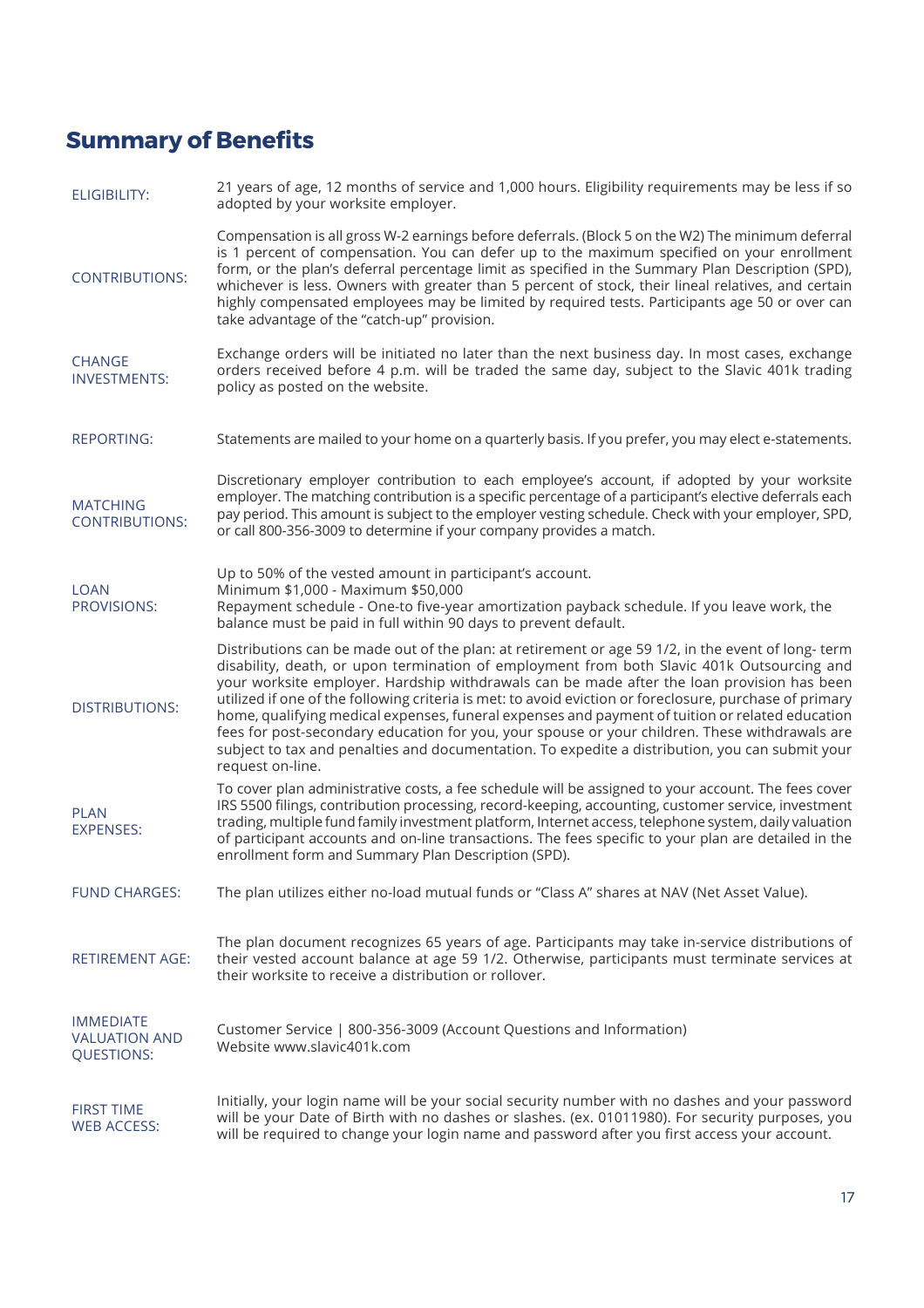# **About Slavic 401k**

#### **Slavic Integrated Administration (SIA) DBA Slavic 401k and PlanRight**

SIA serves as a Third Party Administrator to qualified retirement plans. SIA was founded in 1995 to concentrate on Multiple Employer Plan administration and compliance. It contains the systems, staff, and expertise necessary to meld and deliver a fully bundled 401(k) plan product. Using SunGard FIS Relius software, along with proprietary trading and web-enabled systems, complete service is provided to both employers and participants.

#### **Slavic Investment Corporation (SIC)**

Slavic Investment Corporation (SIC) is a FINRA Broker/ Dealer and a member of SIPC. Founded in 1988, SIC focuses on providing mutual fund platforms to retirement plans. As an independent broker dealer utilizing Fidelity Investments clearing arrangements, SIC can offer any fund for trading without being tied to one fund family or product, making this structure true "open architecture." 12b-1 fees and other fund revenue received by Slavic401k, if any, are reimbursed back to the participants who hold the funds that pay them. Most funds offered in the Slavic 401k Outsourcing 401(k) plan do not pay this type of revenue.

#### **Slavic Mutual Funds Management Corporation (SMF)**

As an SEC registered investment advisor and named 3(21) plan fiduciary, SMF offers investment advice and education to Slavic 401k plan participants.

#### **Depository Services, Inc. (DSI)**

Depository Services, Inc. (DSI) is a collective plan trust bank account utilized for processing contributions and participant directed transactions.

Funds remain in this account only on a short-term basis, as they are forwarded to mutual funds for trades or disbursed to participants for distributions, loans and rollovers. No interest is paid on the float, and no fees are charged to participants for use of this account.

#### **SSAE 16 Audited**

Founded in 1995, Slavic401k administrates Defined Contribution Plans as third-party administrator working in conjunction with SMF and SIC. The record keeping function of the plan is the responsibility of Slavic 401k. The record keeping services performed adhere to the guidelines contained in the American Institute of Certified Public Accountants (AICPA) Statement on Auditing Standards No. 70 entitled "Service Organizations" as amended by AICPA Statement on Auditing Standards No. 88 entitled "Service Organizations and Reporting on Consistency."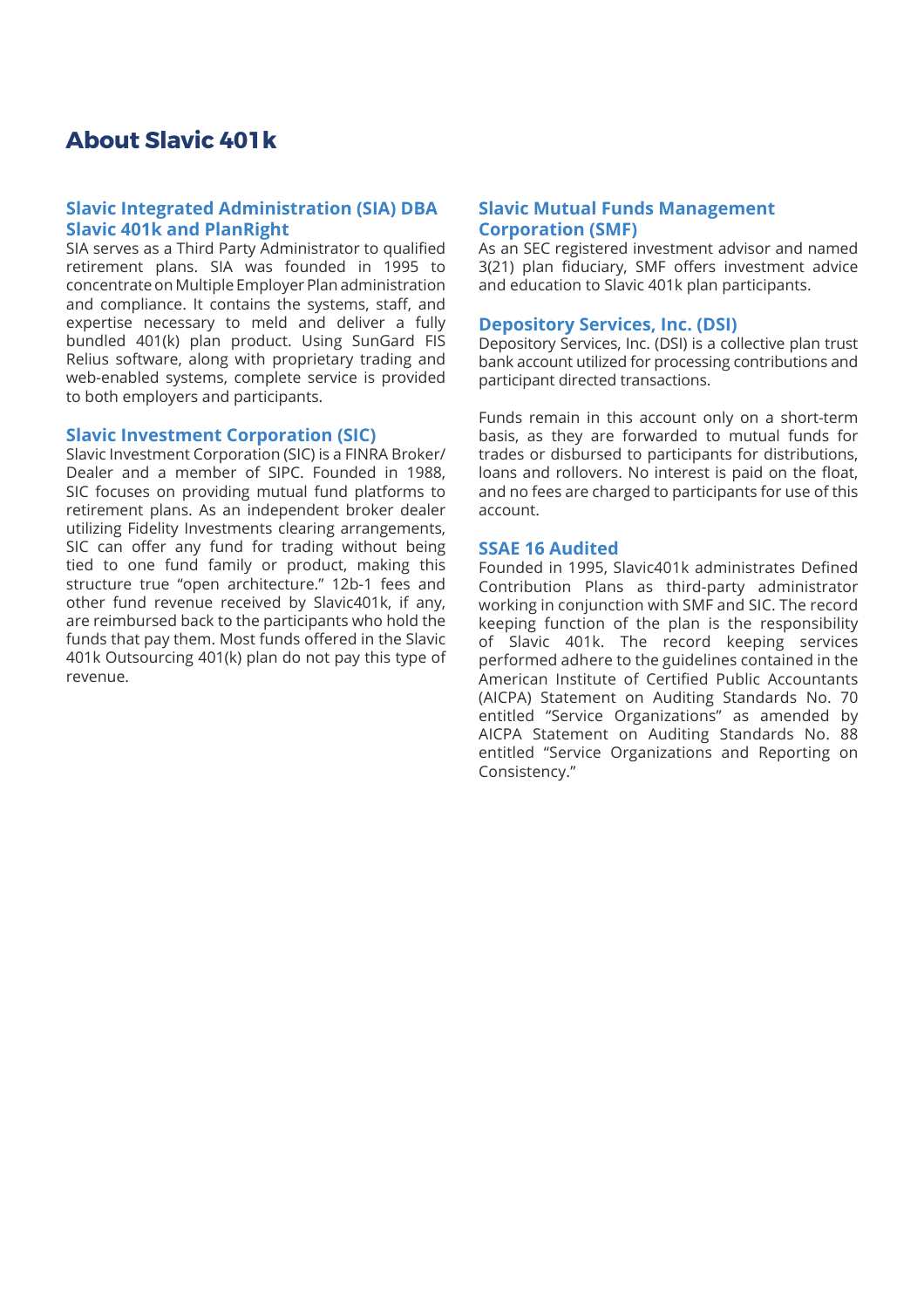We understand the stewardship and responsibility to manage Slavic 401k participant accounts prudently and cost effectively, not only today, but for the future of every investor. John Slavic President, Slavic 401k **" 95**